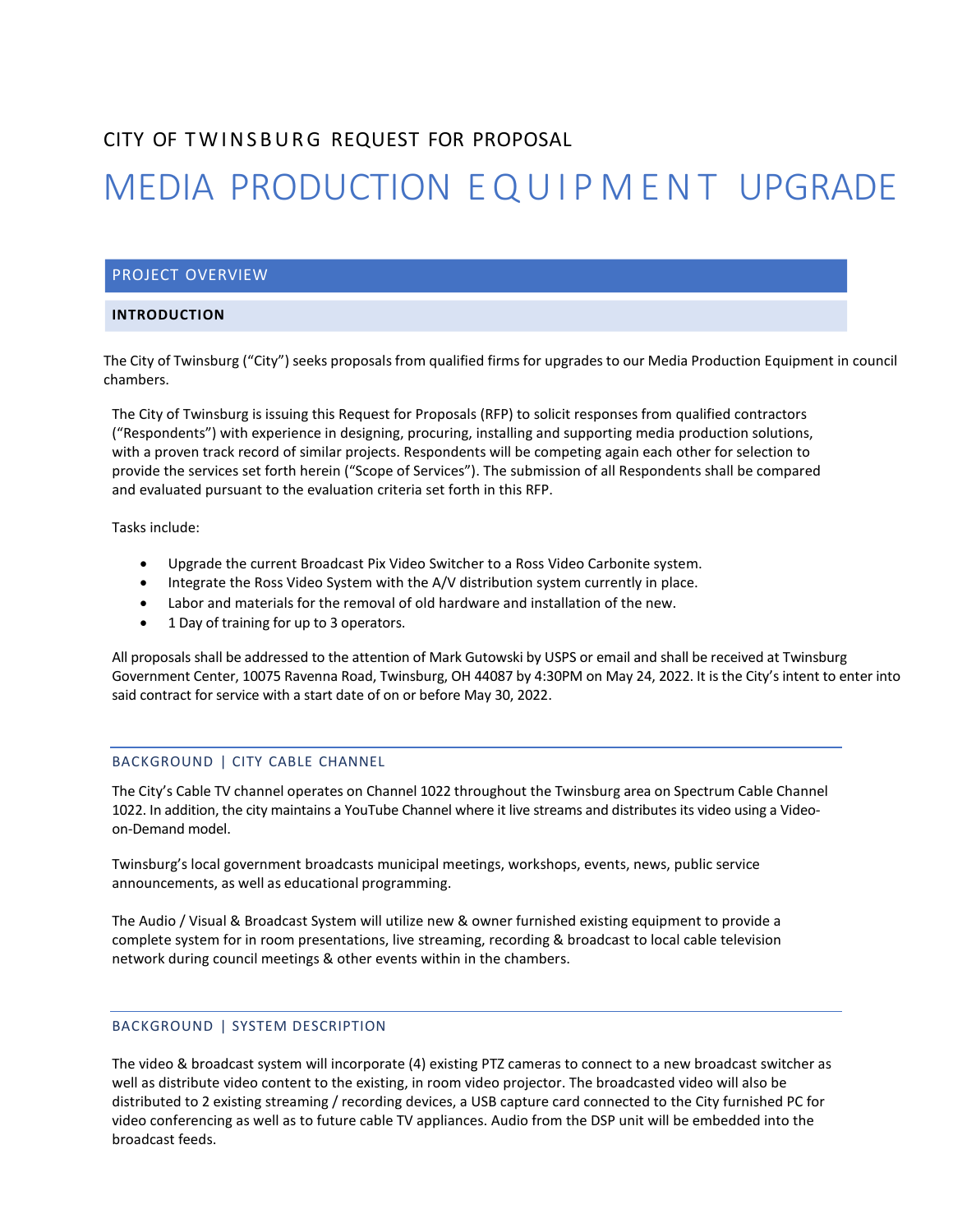#### **SCOPE OF SERVICES**

#### TASK #1 – UPGRADE CURRENT VIDEO SWITCHER

The City has determined that the Ross Video Carbonite Production Switcher offers the most feasible option to integrate into the existing framework in place currently using the Broadcast Pix Switcher. Therefore the City wishes to purchase the items below.

- 1. 1 Ross Video CBF-109 Carbonite Black Solo Frame
- 2. 1 Ross Video CB9-PANEL Carbonite Black Control Panel
- 3. 1-Day XPRESSION-ONL-1DA XPression Online Training
- 4. AJA GEN10 Sync Generator
- 5. 1 AJA C10DA Analog Video Distribution Amplifier
- 6. 1 AJA HD5DA HD-SDI/SDI serial digital distribution amplifier
- 7. 1 3G-AMA 3G-SDI 4-ch. Analog Audio Embed/Disembed, bal. XLR
- 8. 2 AJA ROI-HDMI HDMI to SDI with Region of Interest Scaling
- 9. 1 AJA U-TAP-SDI-R0 HD/SD USB 3.0 capture device
- 10. 1 Panasonic AW-RP60GJ5 Compact Remote Controller
- 11. 1 IDX IA-70 Power Supply

#### TASK #2 – INTEGRATED VIDEO CONFERENCING SYSTEM

The City is seeking a qualified vendor to provide large room video conferencing technology. The proposed equipment must be integrated with the existing room technology by accepting direct audio signal from the existing sound system in addition to its own audio capturing capability. Therefore the City wishes to purchase the items below.

- 1. Huddly L1 Camera of equivalent
- 2. Barco Clickshare Conference Set
- 3. AJA U-TAP USB Capture Device
- 4. QSC I/O USB Bridge
- 5. QSC Core 110F